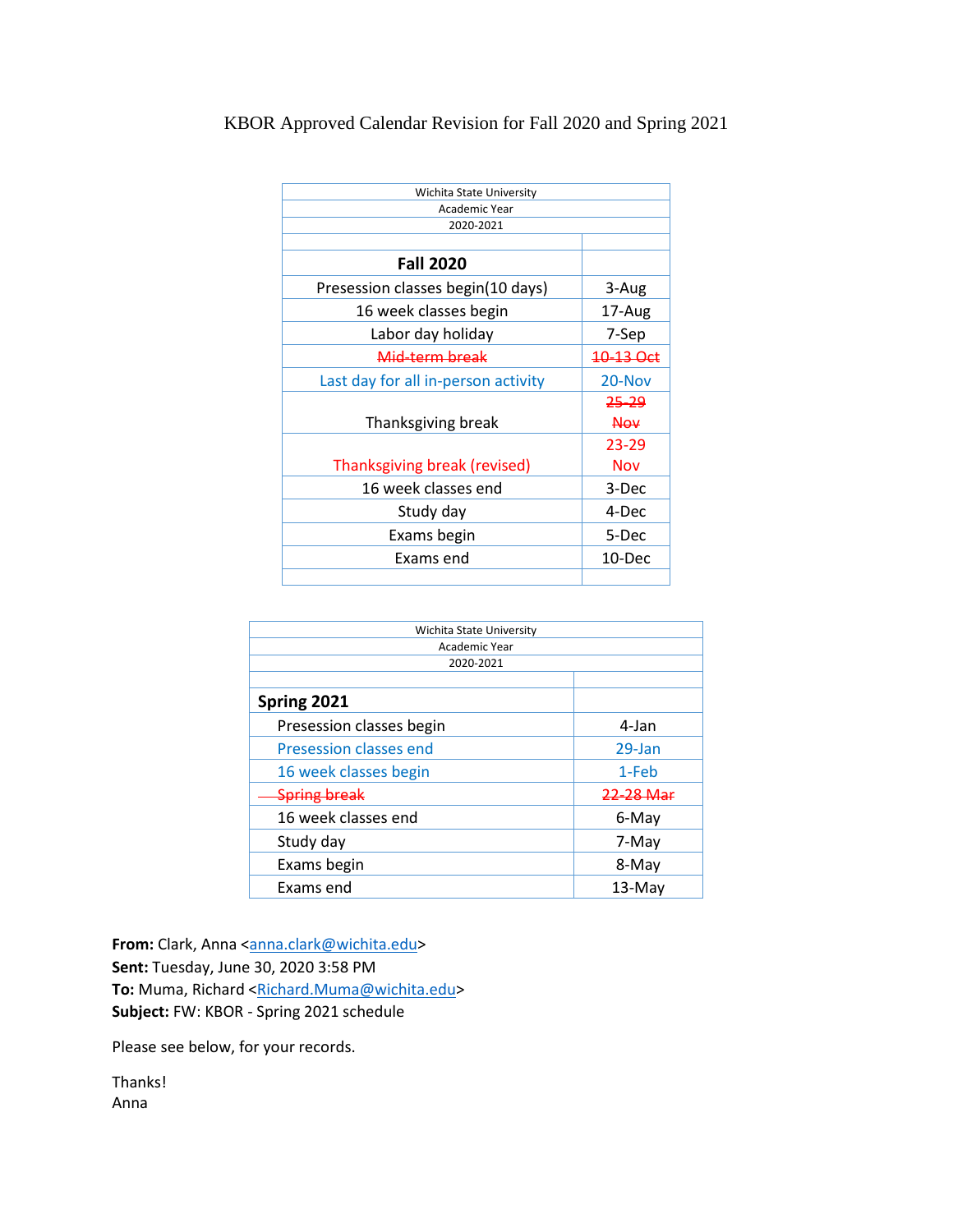From: Blake Flanders <br />
com: Blake Flanders<br />
combinations<br />
read<br />
read<br />
read<br />
read<br />
read<br />
read<br />
read<br />
read<br />
read<br />
read<br />
read<br />
read<br />
read<br />
read<b **Date:** Tuesday, June 30, 2020 at 3:55 PM **To:** Jay Golden [<jay.golden@wichita.edu>](mailto:jay.golden@wichita.edu) Cc: "Clark, Anna" [<anna.clark@wichita.edu>](mailto:anna.clark@wichita.edu), "Feurborn, Bill" <br/>billfeuerborn66@gmail.com> **Subject:** RE: KBOR - Spring 2021 schedule

President Golden,

I received word back from Chair Bangerter that he has approved the Fall schedule. I also approve which makes it official. Any schedule changes, including Spring, that need approved will be sent to Chair Feuerborn (copied) after July 1. That is when his term will begin.

Best,

Blake

Blake Flanders, Ph.D.

President & CEO Kansas Board of Regents 1000 SW Jackson, Suite 520 Topeka, KS 66612-1368

**From:** Golden, Jay [<jay.golden@wichita.edu>](mailto:jay.golden@wichita.edu) **Sent:** Tuesday, June 30, 2020 3:09 PM To: Flanders, Blake <br />bflanders@ksbor.org> **Cc:** Clark, Anna [<anna.clark@wichita.edu>](mailto:anna.clark@wichita.edu) **Subject:** Re: KBOR - Spring 2021 schedule

Thank you. I could not locate Fall, if you have a copy.

Cheers,

Jay

From: "Flanders, Blake" <br />
conders<br />
<br />
Letal<br />
derseaksbor.org> **Date:** Tuesday, June 30, 2020 at 3:03 PM **To:** "Golden, Jay" [<jay.golden@wichita.edu>](mailto:jay.golden@wichita.edu)